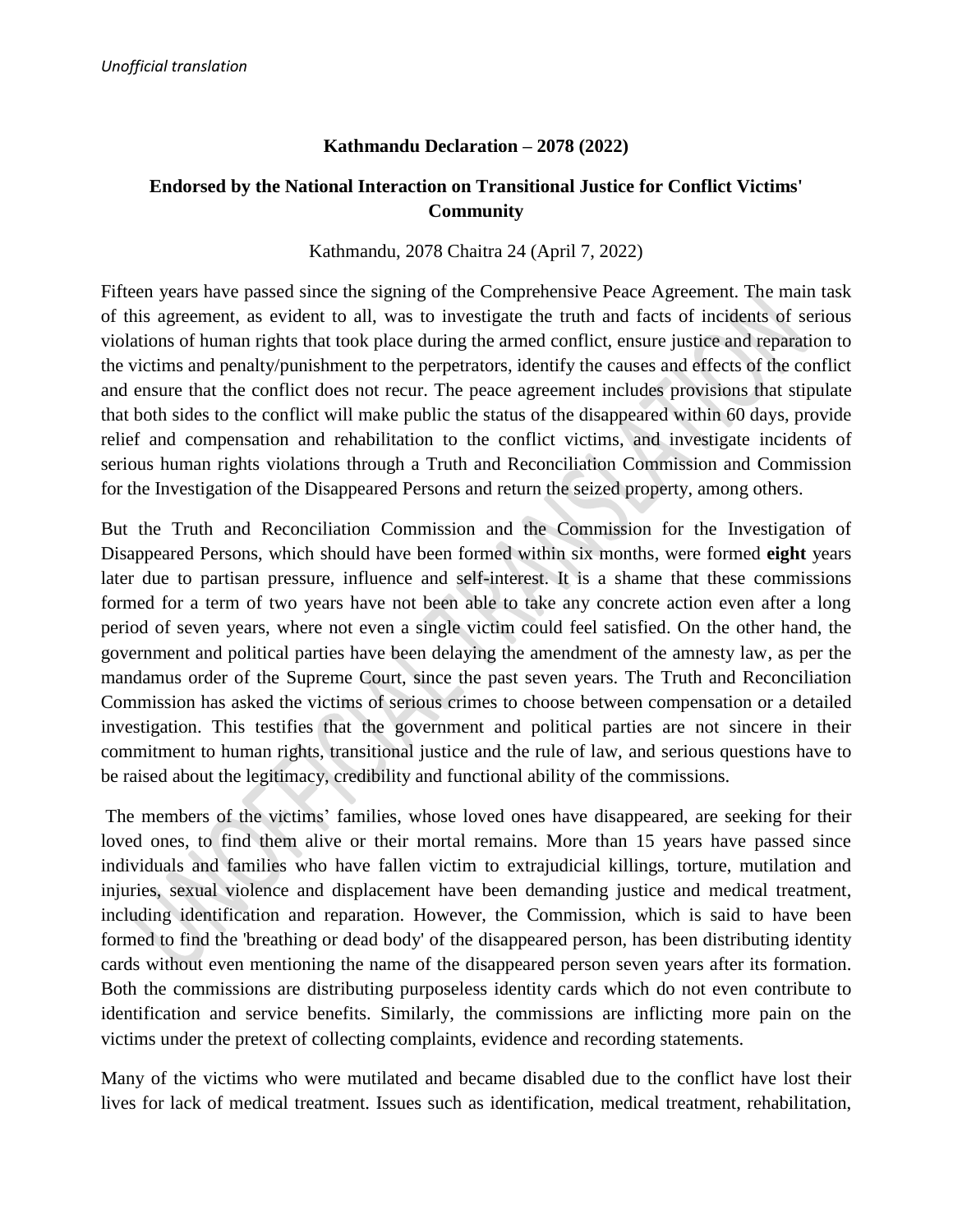justice, and return of forcibly confiscated property of victims of conflict-time, rape and sexual violence are yet to be addressed. All the political parties leaders and cadres have benefited in the republic that was established on the foundation of the pain, tears and blood of the conflict victims. But millions of victims have been neglected.

At present, there are 761 third-tier governments in the country. Efforts are being made by the local and provincial governments to formulate some programs for the victims in economic, social, education, health sectors and for memorials. However, due to lack of participation of and discussion with the victims in formulating such programs, these programs have not been able to meet the needs of the victims on the one hand while on the other, the budget allocated for the programs has been frozen due to absence of sufficient information, notice and access to the victim community about such programmes.

In the backdrop of the aforementioned references, a two-day national interaction of the conflict victims held in Kathmandu on April 6 and 7, 2022, representing the conflict victims from all over the country, has unanimously passed the following demands, with a conclusion that these are the basic demands of the victim community.

# **Related to transitional justice (truth, justice, reparation, ensuring non-repetition of crimes that took place in the past)**

1. As the victim community has no trust in the existing commissions formed without any meaningful consultation with the victims and without their participation, and since they have failed to complete investigation of even a single incident of conflict-time human rights violation, we appeal to implement the transitional justice process along with a timeline and clear action plan based on the experience gained so far and the jurisprudence set by the Supreme Court and on the basis of international values, norms and standards, by reassessing the government- and political party-controlled existing ineffective commissions and transitional justice process.

2. With meaningful consultation with the victim community and stakeholders and ensuring that pardon, amnesty and reconciliation are not made in the case of serious human rights violations and abuses, we appeal for the amendment of the Investigation of the Disappeared Persons, Truth and Reconciliation Commission Act and development of other necessary policies and laws to make the transitional justice process effective in accordance with the Supreme Court rulings and international standards,

3. We request for formation of an Act amendment task force comprising subject matter experts as per the mandamus order issued by the Supreme Court on 2070 Poush 18 (January 2, 2014) to amend the Investigation of the Disappeared Persons, Truth and Reconciliation Commission Act, and make amendments on the basis of the report of the task force,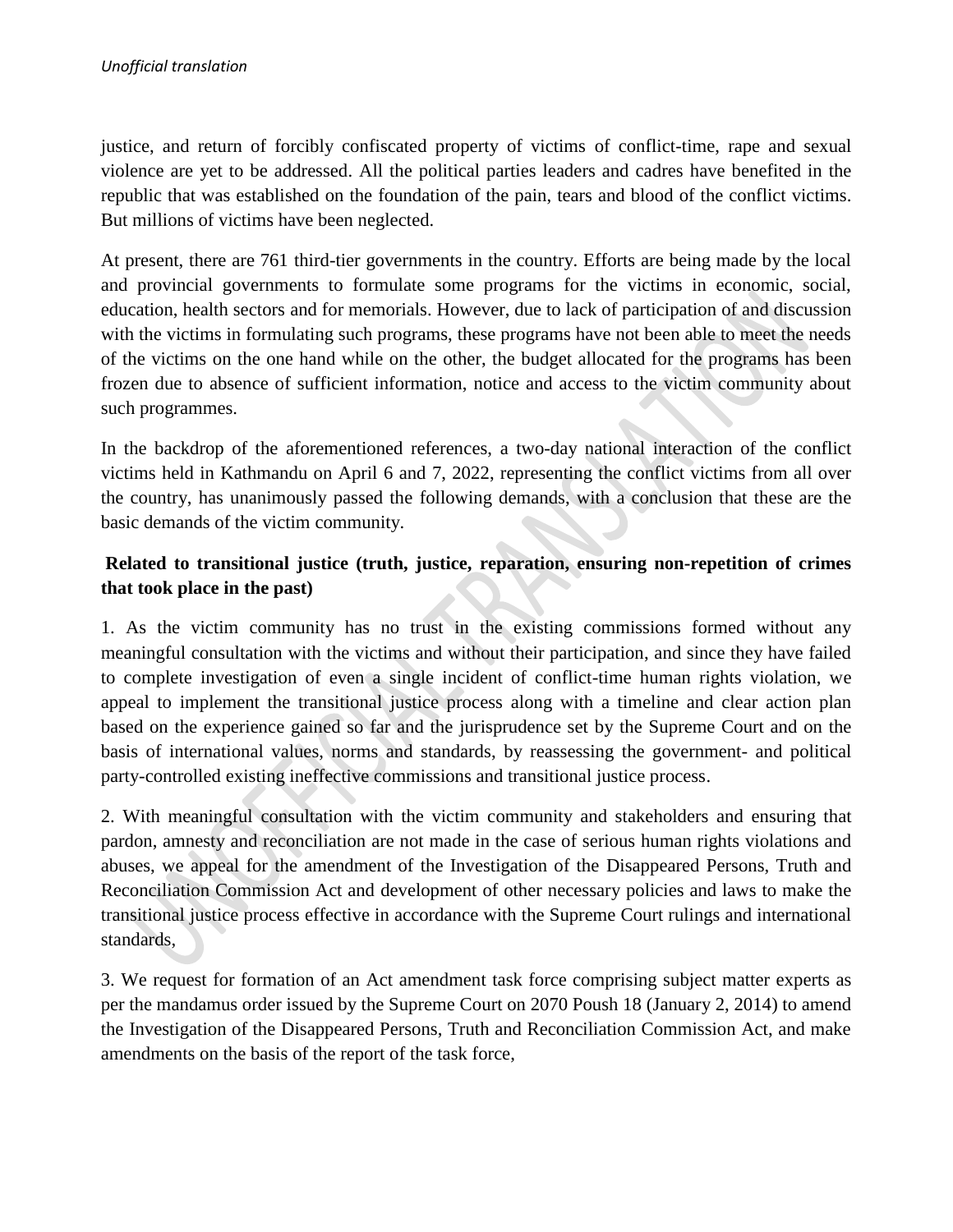4. We strongly demand immediate dissolution of the Truth and Reconciliation Commission, and the Commission on Investigation of the Enforced Disappeared Persons that were formed against the spirit of transitional justice and that which have been completely unsuccessful, and demand the formation (following amendment of the Act) of competent, independent and credible commissions by selecting individuals (in a transparent and credible manner) who are competent, experienced and have the determination and a clear roadmap to successfully carry out their mandates provided in the Act,

5. For the independence and effectiveness of the commissions, we appeal to make legal arrangements whereby the commissions are provided with the necessary physical resources by the government but for the staff and expert human resources to be managed by the commissions themselves,

6. We request that necessary and appropriate arrangements be made for the reconstitution of the commissions and to ensure that the functioning of the reconstituted commissions and the entire transitional justice process are victim-centered and victim-friendly, and gender-friendly,

7. We request that necessary and appropriate policies, rules and laws be formulated to ensure the legal rights of the conflict victims to reparation. In formulating such policies, rules and laws, we demand that the guiding principles of the United Nations Reparation Policy and the decisions of the Supreme Court regarding reparation be followed,

8. We demand that short-term (interim relief) and long-term (reparation) programs and necessary and appropriate policies, rules and laws be formulated after meaningful consultation and collaboration with the victim community about ways to ensure education, health, employment, rehabilitation, compensation, livelihood, social security, identity card, honor, memorials, cultural, economic, psychosocial and legal aid to the victims,

9. We demand that the incidents of sexual violence that took place during the conflict be documented and the victims identified, while protecting their confidentiality and security, with provision of free education, health and psychosocial counseling and livelihood,

10. We request for identification of the children born out of conflict-era rape and for their immediate and long-term needs including birth registration and citizenship to be addressed,

11. We strongly demand the formulation and implementation of long-term, dignified, convenient and accessible reparation policies and programs in mutual collaboration between the federal, provincial and local governments,

12. We appeal to the Government of Nepal and the political parties to implement the "vetting" process in the appointment, promotion and career development of those in public positions and in the security agencies,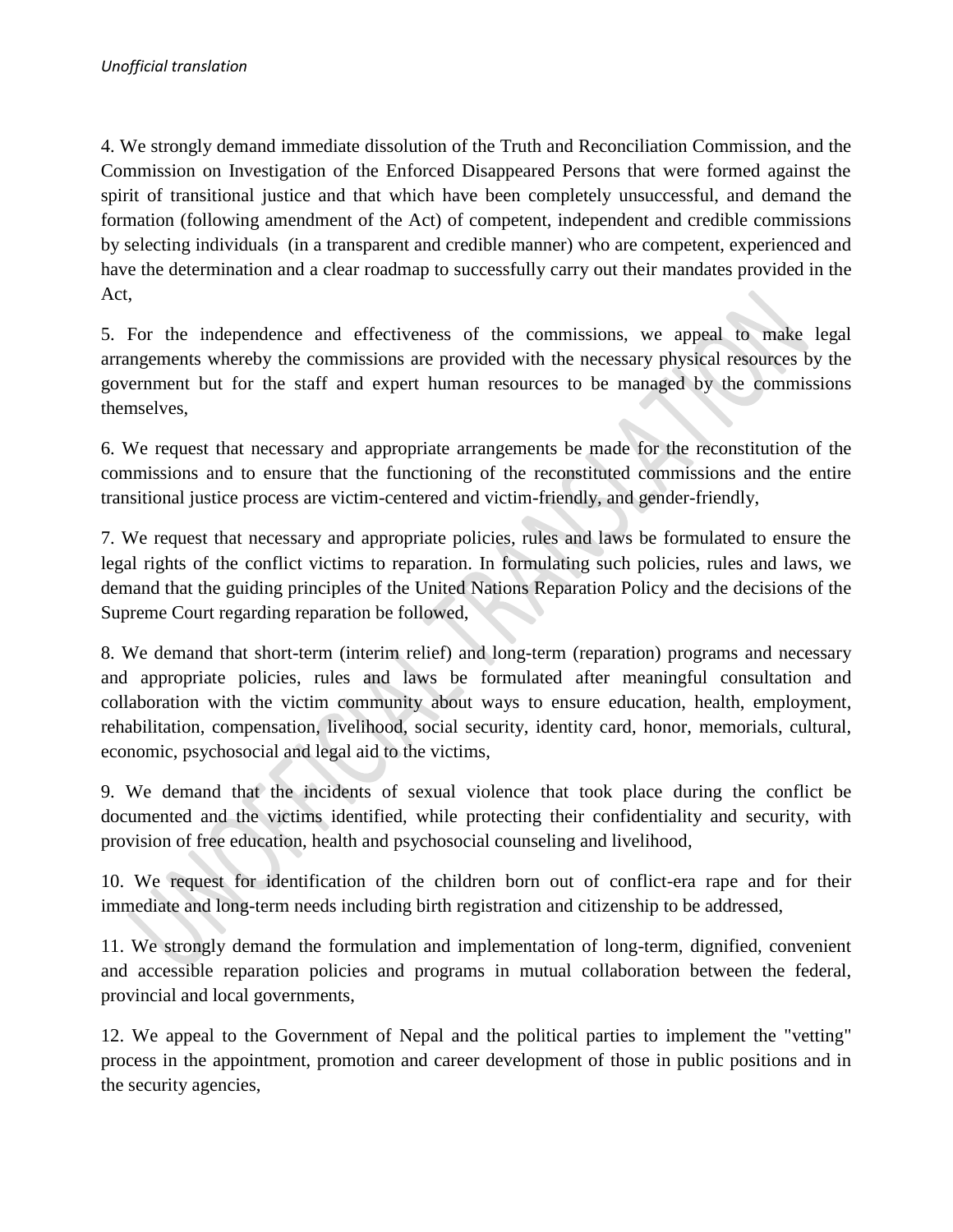13. We request the Government of Nepal, the National Human Rights Commission and other agencies to ensure the security and confidentiality of documents and evidence related to transitional justice. We also request for implementing of the recommendations made by the National Human Rights Commission following investigation, and to take note of it during the selection of candidates for the local level elections,

14. We request the provision of identity cards for the conflict victims with clear identification, dignity, respect and benefits in public services,

15. We request to make arrangements for transfer of ownership and title of immovable property by the family members of the disappeared persons in the name of the rightful heirs and also to provide social security allowance to the wives of the disappeared persons on a par with the single woman allowance,

16. We urge that conflict-era human rights violations and atrocities be brought to justice under the regular criminal justice system in the context where the transitional justice process is not reaching a conclusion.

## **Upcoming election and concerns of the victim community**

17. After a review of the failures to implement the commitments made in past election manifestos, policies and programs and those made in various forums, we heartily appeal to the political parties and candidates participating in all tier elections to include as a priority the aforementioned concerns and demands for truth, justice and reparation of the conflict victims in the upcoming local, provincial and federal election manifestos, and to make commitments for their full implementation,

18. We appeal to the federal, provincial and local governments to formulate necessary and appropriate policies and programs with priority, including on the following issues to address the concerns including the rights of the victim community related to transitional justice and the needs, desires and satisfaction of the victims:

- Provision of free education, health and medical treatment,
- Provision of one employment per conflict victim family,
- Provision of free and regular psychosocial counseling, vocational and skill-based, selfemployment training, concessional loans, ensuring service, goods and markets as required,
- Provision of regular and effective medical treatment and subsistence allowance to the people who were injured and became disabled during the conflict, including prostheses and support materials,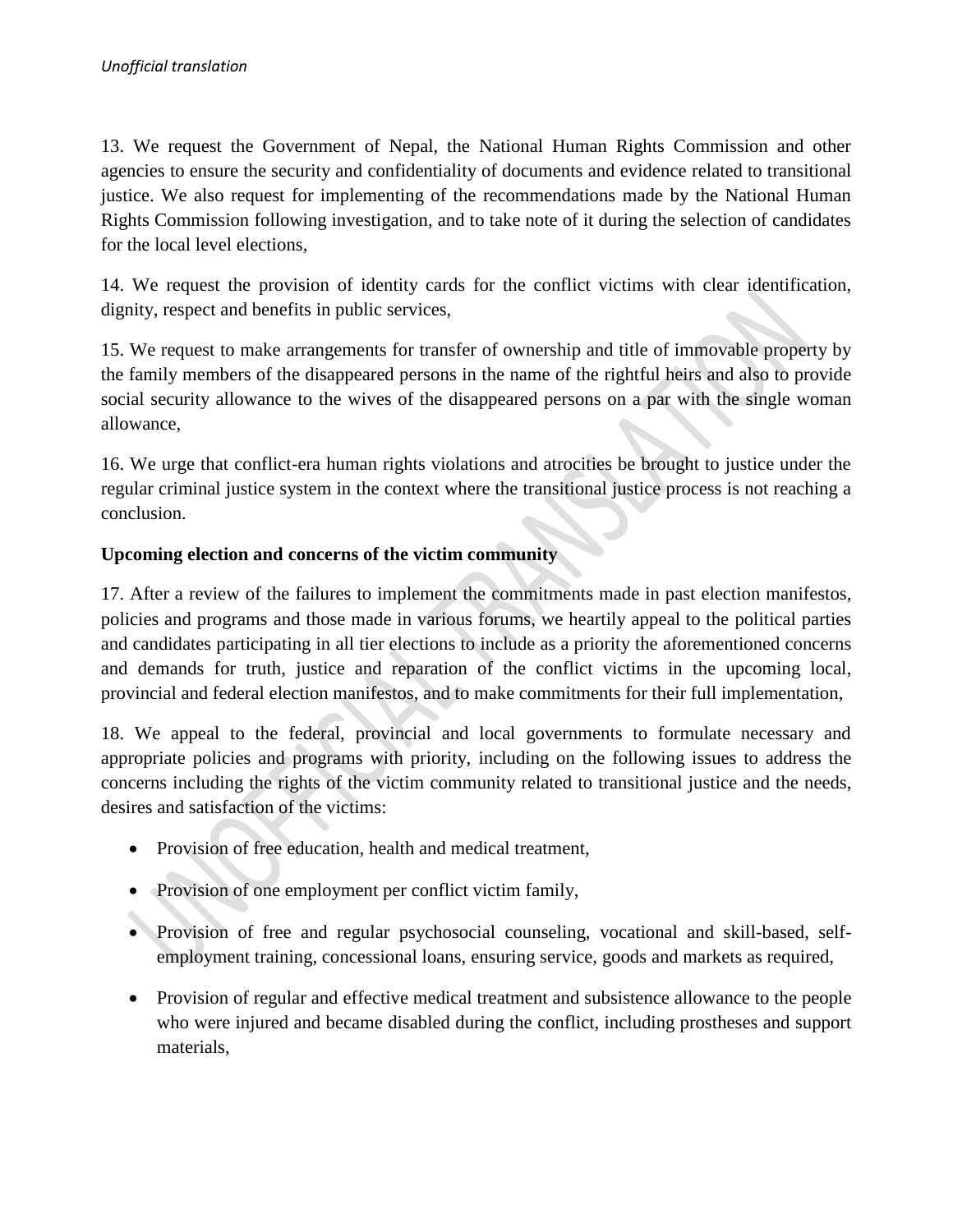- Recognize the people who were injured and became disabled after the Comprehensive Peace Agreement (November 2006) due to explosives and landmines abandoned in the course of the conflict, and provide them with all the benefits, relief, treatment and subsistence allowance received by a conflict victim,
- Identify and define persons who died as a result of injuries or disability incurred due to the conflict as deceased conflict victim,
- Provision of reservation for the conflict victims in technical education and government services,
- Provision for reservation in shares of companies such as hydropower,
- Free legal aid and legal services,
- Every municipality to prepare data and profiles of the conflict victims within its jurisdiction, construct memorial building in the memory of the victims by installing photographs of all the conflict victims,
- Build and name monuments, memorial parks, gardens, roads, schools, museums and parks at the federal, provincial and local levels,
- Provision to commemorate the day of the signing of Comprehensive Peace Agreement in memory of the conflict that took place in Nepal and in honor and remembrance of the conflict victims,
- Organizing of Conflict Victims Felicitation Ceremony,
- Arrangements to be made to provide reparation in an accessible place,
- Arrangement of special programs, including healthcare, maintenance and social security for women, orphans, the physically challenged, senior citizens and victims with other special needs,
- Provision of conflict-affected community targeted collective reparation (drinking water, hydropower, irrigation, agriculture, income generating programs, cooperative group formation, etc.)

*19. We appeal to all the political parties and candidates participating in the forthcoming elections to include the aforementioned demands of the conflict-affected community in their respective manifesto, policies and programs, along with a commitment to their effective implementation,*

20. We heartily appeal to all political parties and their leadership not to nominate as candidates in the upcoming local, provincial and federal elections persons involved in human rights violations,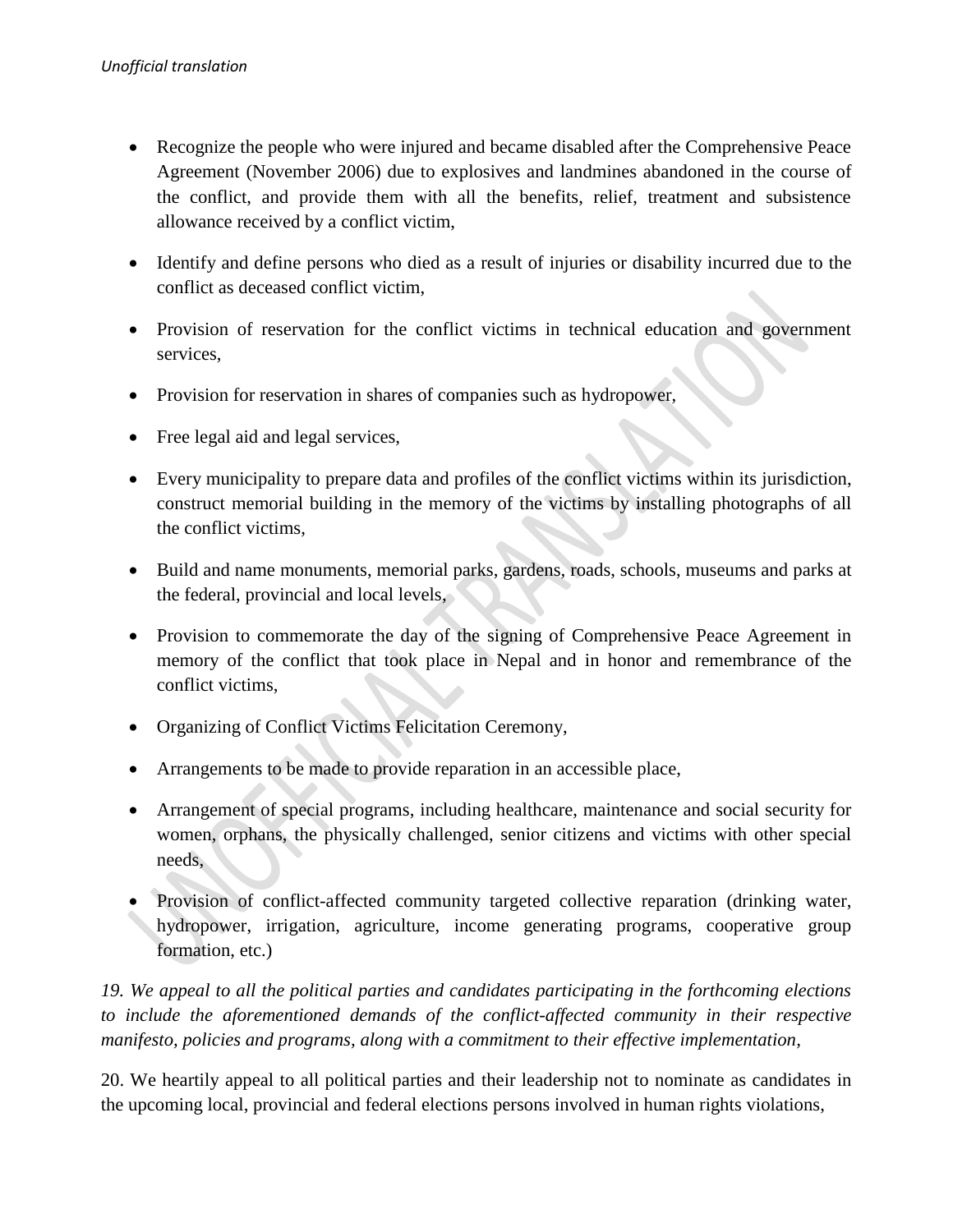21. We make a public appeal for the boycott of those involved in human rights violations if they are nominated as candidates,

22. We request all political parties and leaders to provide reservation (quota) for the conflict-victim community in the nomination of candidates for the upcoming local, provincial and federal elections.

Therefore, we urge all stakeholders, including the Government of Nepal, the political parties and the party leadership, to take seriously, prioritize and address as soon as possible the basic demands mentioned in this Declaration. We also heartily request all stakeholders including civil society, the human rights community, the media, and the international human rights community and diplomatic corps to take responsibility from their respective side, take initiative and support, co-ordinate and collaborate with the general conflict-victim communities to ensure transitional justice, including truth, justice, reparation, identity and respect. **REA** 

## **Endorsed by:**

| <b>Endorsed by:</b>                                 |                                                 |
|-----------------------------------------------------|-------------------------------------------------|
|                                                     |                                                 |
|                                                     |                                                 |
| 1. Conflict Victims Common Platform (CVCP)          | 2. Conflict Victims' National Alliance (CVNA)   |
| 3. Conflict Victim Women National Network           | 4. National Network of Disabled Conflict        |
| (CVWN)                                              | Victims (NNDCV)                                 |
| 5. Conflict Victims Orphans Society (CVOS)          | 6. Conflict Victims Society for Justice (CVSJ)  |
| 7. Conflict Victims Committee, Bardiya              | 8. National Network of Families of Disappeared  |
|                                                     | (NEFAD)                                         |
| 9. Society of Nepal Maoist Victims Association      | 10. Conflict Victims and Farmer Rights Society, |
|                                                     | Kailali                                         |
| 11. Disabled Conflict Victims Struggle Association, | 12. Conflict-Affected Peoples Concerns Society, |
| Dolakha                                             | Dang                                            |
| 13. Bandurmudhe Ghatana Sarokar Samiti              | 14. Conflict Victims Teachers Society           |
| 15. Conflict Victims Self-Employment Skill Training | 16. Conflict Victims' National Society          |
| <b>Centre Nepal</b>                                 |                                                 |
| 17. Conflict Management and Displaced Concern       | 18. Conflict Victims' Rights Forum, Myagdi      |
| Centre                                              |                                                 |
| 19. Guru Luitel Study and Development Center        | 20. Muktinath Adhikari Memorial Foundation      |
| 21. Maina Bal Bikash Samiti                         | 22. Rina Arpan Dalit Smriti Pratisthan          |
| 23. Ganesh Ujjan Foundation                         | 24. Bhairab Memorial Foundation, Gorkha         |
| 25. Laxmi Acharya Memorial Trust, Jajarkot          | 26. Martyr Bashistha Koirala (Sureshchandra)    |
|                                                     | <b>Memorial Foundation</b>                      |
| 27. Manilal Memorial Trust, Myagdi                  | 28. Nandalal Koirala Memorial Trust, Gorkha     |
| 29. Ra.Si.Pa. Memorial Foundation, Arghakhachi      | 30. Conflict Victims Women Network, Banke       |
| 31. Shiva Prasad Bhatta Memorialization, Gorkha     | 32. Martyr Jaya Bahadur Rawal Memorial          |
|                                                     | Foundation, Jajarkot                            |
| 33. Martyr Tikaraj Aran Memorial Foundation,        | 34. Hari Bhakta Memorial Foundation, Rukum      |
| Ramechhap                                           |                                                 |
| 35. Martyrs and Disappeared Warrior Children        | 36. Martyr Dasarath Thakur Memorial Trust,      |
| Foundation                                          | Rajbiraj                                        |